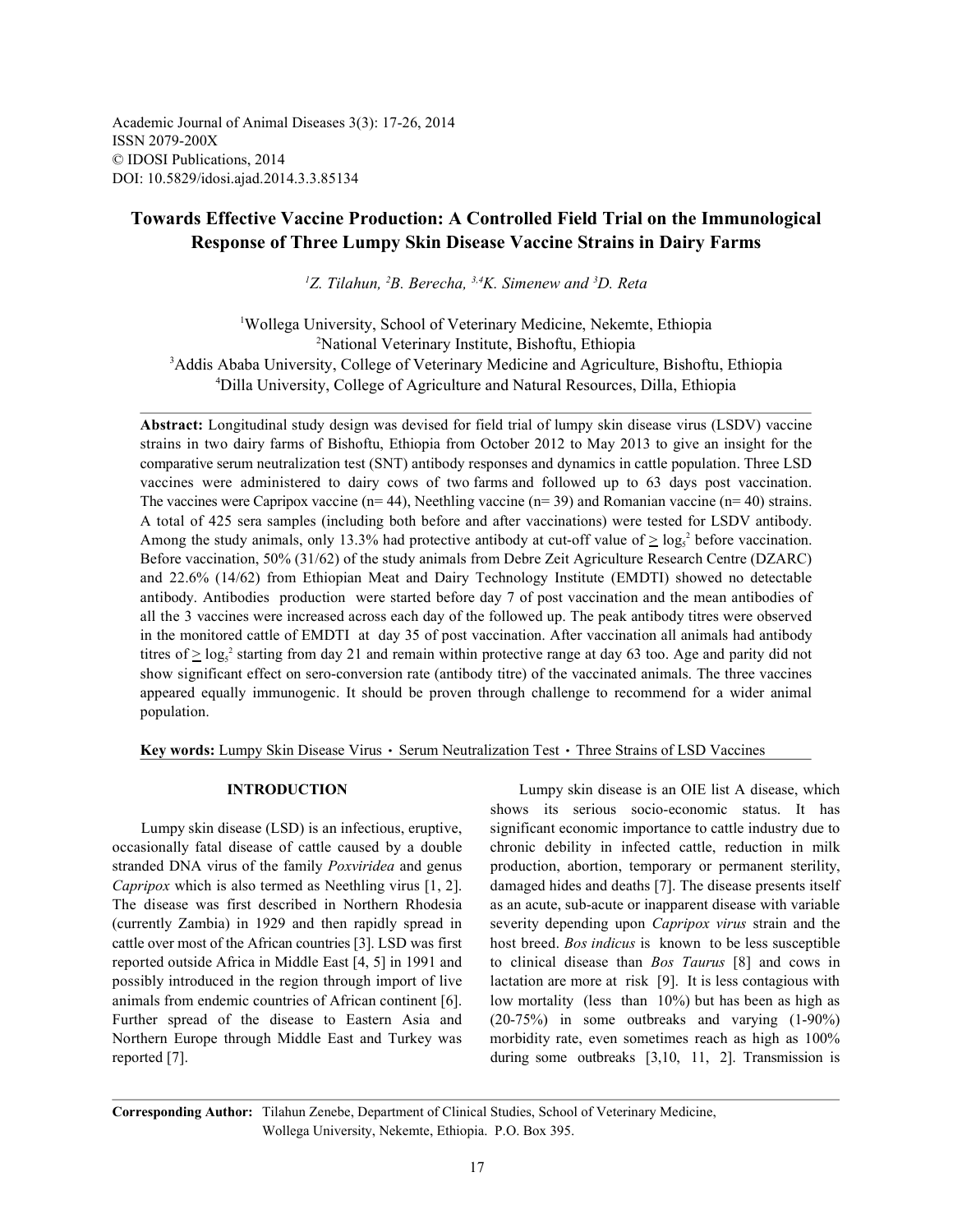thought to be primarily by biting insects. The incidence **MATERIALS AND METHODS** of LSD occurrence is high during wet seasons when biting insect populations are abundant and decreases **Study Area and Study Population:** The study was

been used as vaccines for the control of LSD [4, 9, 13]. Centre Dairy Farms (DZARC) located in Bishoftu town. These are a strain of Kenyan sheep and goat pox virus, Bishoftu is located in East Shewa Zone, Oromia regional Yugoslavian sheep pox strain, Romanian sheep pox state, in the central highlands of Ethiopia and is about strain and lumpy skin disease virus strain from 47 km distance from Addis Ababa. Its altitude ranges from South Africa. It is thought that strains of *Capripox* 1,500-2,200 meter above sea level. It has a short rainy *virus* share a major neutralizing site, so that animals season from March to April and a long rainy season from recovered from infection with one strain are resistant June to September. The average annual rainfall is 1,150 to infection with any other strain. Consequently, mm, while the maximum and minimum temperature is it is possible to protect cattle against LSD using strains 28.6°C and 12.9°C, respectively [16]. The study population of *Capripox virus* derived from sheep and goat comprised of apparently healthy Holstein Friesian [14, 13]. (crossbred) dairy cows above six months of age from the

In Ethiopia lumpy skin disease was first observed in two farms. the North-western part of the country (Southwest of Lake Tana) in 1983 [15]. It has spread to almost all the regions **Study Design and Sampling Methods:** A longitudinal and agro-ecological zones of the country. Because of experimental study was carried out in the two government the wide distribution of the disease and the size of the dairy farms. These farms were purposively selected based cattle population in Ethiopia it is likely that LSD is one of on their LSD outbreak occurrence reports after the the most economically important livestock diseases in animals have been vaccinated and easiness for the country [12]. Ethiopia has been striving to control the monitoring. Random sampling method was used to select disease using mass vaccination. The currently used LSD the study animals from each farm and to vaccinate the vaccine is a homologous LSD vaccine produced from animals with the three vaccine strains. Animals were attenuated Kenyan sheep and goat pox strain virus assigned randomly to the three groups of LSD vaccine (KSGPV). National Veterinary Institute (NVI) is the only strains in each farm. The immunological statuses of the institute producing and providing this vaccine to all study animals were evaluated before and after regions of the country. However, there are compliances vaccinations via sera sampling to check their antibody from animal owners and farm managers about titres. occurrence of the disease after animals have been vaccinated. Scientific studies done on these compliances **Types of Vaccine and Vaccination of Study Animals:** of the vaccine strains are very scarce in Ethiopia. The three types of vaccine strains used were Kenyan Therefore, this field trial is important to evaluate the sheep and goat pox (KSGP), South African Neethling status of the existing vaccine strains and to select the (SAN) and the Romanian sheep pox (RSP) produced by best vaccine strain that effectively protects cattle NVI. All these vaccines were live, freeze dried and in population against LSD virus. Therefore the objectives of this study were:

- 
- 
- 

during the dry season [12]. conducted in Ethiopian Meat and Dairy Technology Four live attenuated strains of *Capripox virus* have Institute (EMDTI) and Debre Zeit Agricultural Research

(50% tissue culture infective dose) viruses/ml. The safety, To measure, compare and rank antibody responses before and after freeze drying as per the protocol of NVI of cattle to three LSD vaccine types using Serum vaccine production protocols. A total of 425 sera were Neutralization Test tested using SNT for lumpy skin disease virus (LSDV) To monitor the persistence of the induced antibody before and after vaccinations with KSGP (n= 44), SAN in the vaccinated cattle population and  $(n= 39)$  and RSP  $(n= 40)$  strains. A 100ml of sterile saline To evaluate whether the quantity of antibody water solution was transferred to the bottle containing induced is dependent on age and parity level of the the freeze-dried vaccine and then mixed well till the vaccinated animals **powder** is completely dissolved. From EMDTI 22, 21 and <sup>3</sup> TCID<sub>50</sub> potency and the sterility of the vaccines were checked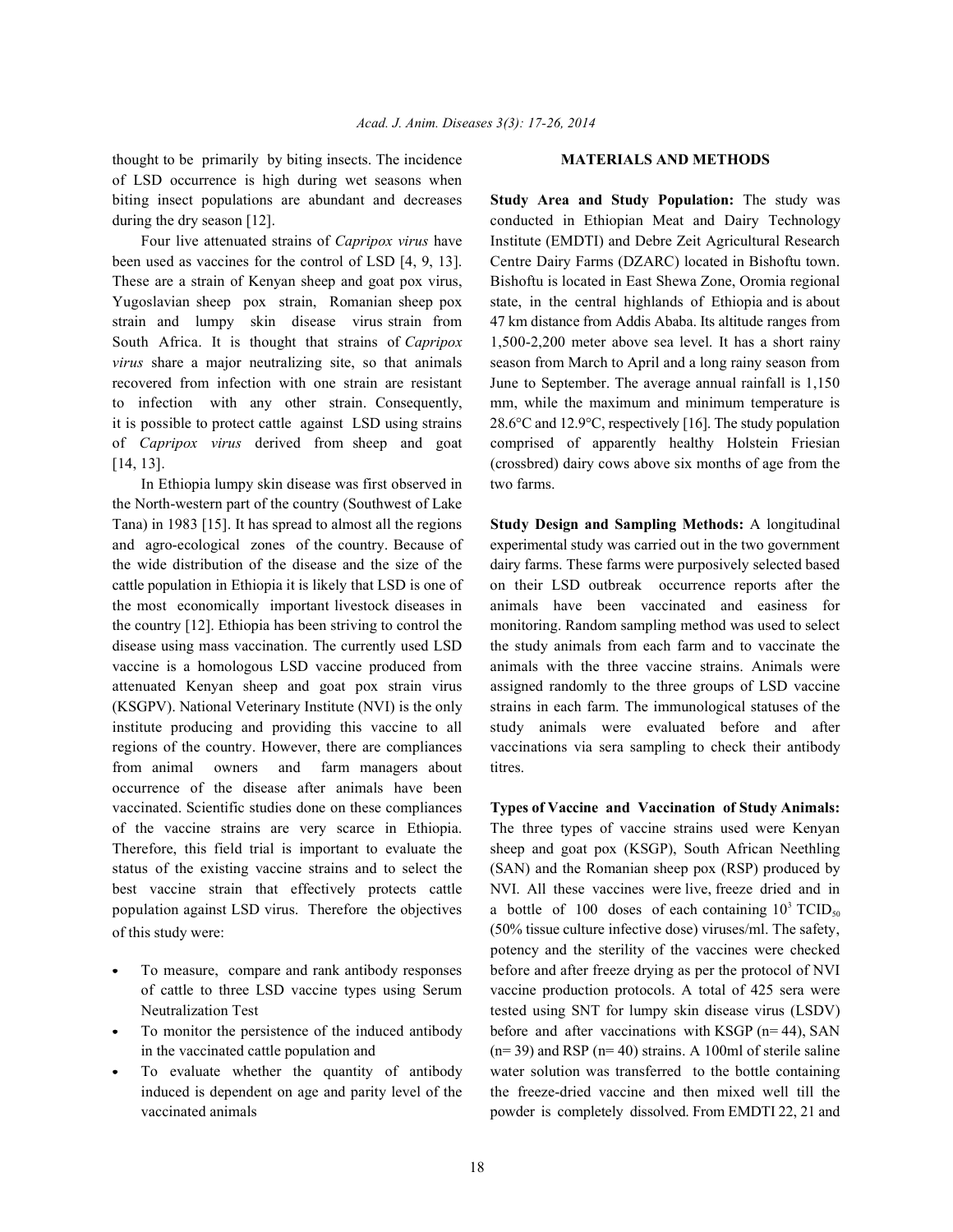



Fig 1: Summary of the study design.

**Key:** *The n in naive group indicated the number of cattle sampled before vaccination from both EMDTI and DZARC farms whereas the rest n showed the number of regularly monitored animals in EMDTI farm but day 35 is exceptional*

and RSP vaccine strains respectively. In the same manner micro-titre plates, according to the standard protocol of from DZARC, 22, 18 and 21 animals were vaccinated with the virology section of NVI, Debre Zeit, Ethiopia the three vaccines at a dose of 1 ml per animal. following OIE [1] manual.

DZARC and 62 from EMDTI) were sampled at day 0 test sera serially diluted starting at  $1/5$ ,  $1/25$ ,  $1/125$ ,  $1/625$ (before vaccinations). The animals were restrained by the and 1/3125 dilutions in a Glasgow's minimum essential attendants during every blood sample collections. cell culture medium (GMEM). A volume of 75µl of GMEM About 5-7ml blood samples were collected from the was added to columns 1 and 7 of each well; whereas from jugular vein using plain vacutainer tubes from each columns 2 up to 6 and 8 up to 12 a volume of 100µl GMEM animal. Each sample was labelled appropriately for was added in each well. A volume of 25 µl tested sera was identification. Before vaccination blood sample was added in columns of 1, 2, 7 and 8 in each well. Using collected from all study animals if there are antibodies of multichannel pipette 5-fold serial dilutions was performed LSD before vaccination from natural infections. This is (from columns 2 to 6 and 8 to 12) with initial dilution of also important data to compare the antibody levels before 1/5 and 25 µl of suspension was discarded from the end and after vaccinations. Blood sample after vaccination point dilutions  $1/3125$  (that is from column 6 and 12). was collected regularly at days 7, 14, 21 and 63 from 45 animals (i.e. only 15 animals per vaccine type) from culture infective dose) viral suspension of each vaccine EMDTI farm only due to the budget constraints. strain was added in each well from columns 2 to 6 and 8 to However, specifically at day 35 blood samples were 12; for virus control, different dilutions of the antigen was collected from 61 cattle from DZARC (one animal is added into 5 wells in each row; then the plates were excluded because the animal is culled out due to sever sealed with plate sealer, mixed with plate mixer and physical injury) and 62 from EDMTI. The collected incubated at  $37^{\circ}$ C, containing  $5\%$  carbon dioxide (CO<sub>2</sub>) for samples were transported to NVI virology laboratory and 1hr. A cell control was prepared into five wells of the last allowed to clot for 16-24 hrs at room temperature and row. After an hour of incubation 50 µl of Vero cells then the sera samples were transferred to cryovials under preparations at the concentrations of  $4x10^{\circ}$ cells/ml was laminar air flow hood in ordered to avoid contamination added in each well and checked for cell concentration and the serum was kept at -20°C temperature until using microscope. The plates were again sealed and processed. further incubated at 37°C, containing 5% carbon dioxide

**Serum Neutralization Test (SNT):** The serum The plates of monolayer cells were examined under neutralization test is the most specific serological test inverted microscope for the presence of cytopathic effect and gold standard to detect antibodies against LSDV with (CPE) starting from day 4. The final reading was taken on sensitivity and specificity of 78% and 97% respectively day 9 and the results were recorded from the highest though time consuming [1, 11, 17]. The procedure was dilution which inhibited CPE in both or either of the

19 of the study animals were vaccinated by KSGP, SAN carried out using 96-well flat-bottomed cell culture

**Sample Collection:** A total of 124 animals (62 from temperature for subsequent SNTs. A 1:5 dilution of the The sera stored at -20°C were thawed at room

> A volume of 100 $\mu$ l of 1000TCID<sub>50</sub> $\mu$ nl (50% tissue  $(CO<sub>2</sub>)$  for 4-9 days.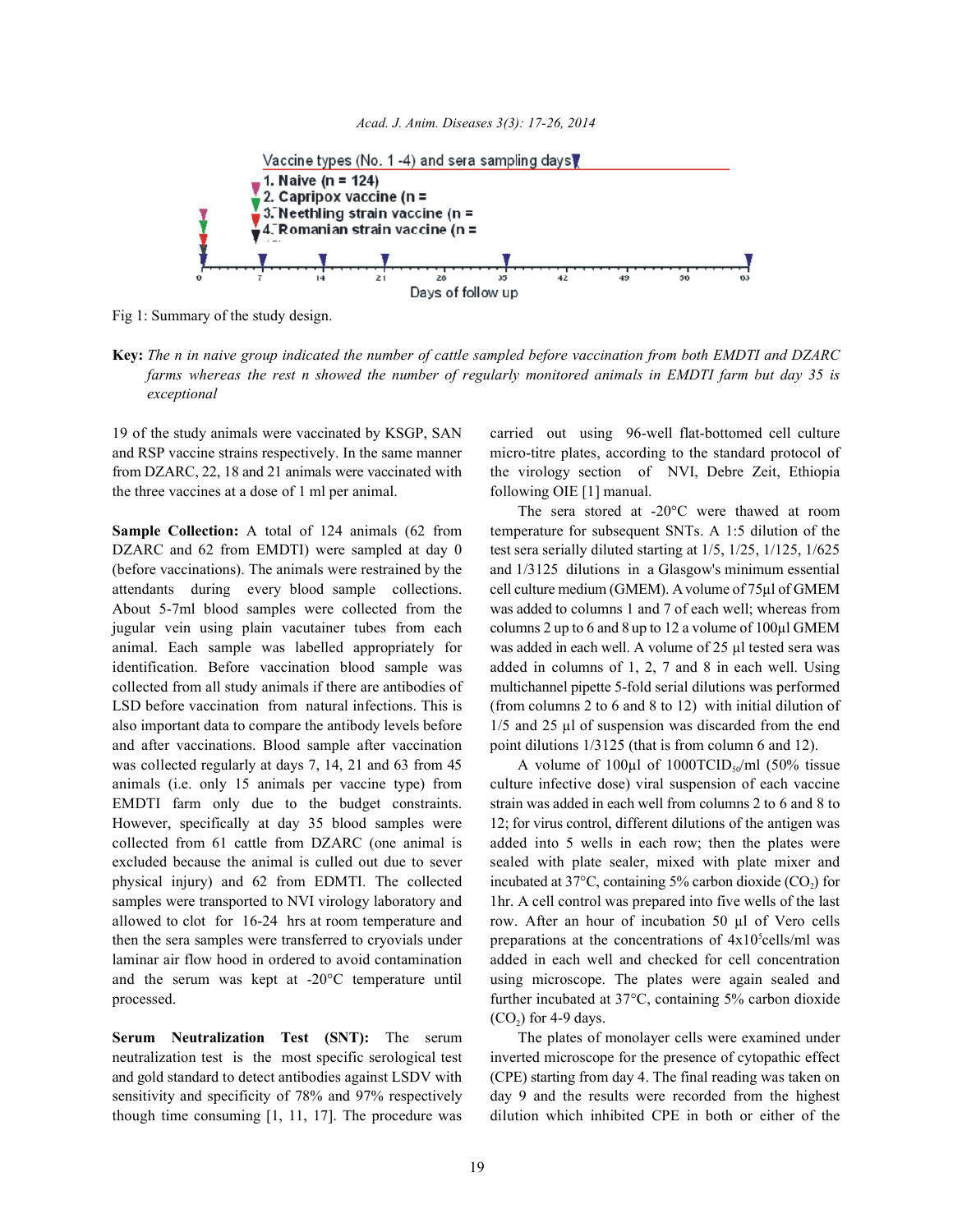duplicate wells and recorded as the reciprocal of the log **RESULTS** titration. Interpretations of the results were made in such a way that wells with no CPE in 1/25 and more dilutions **Serum Neutralization Test (SNT):** A total of 425 sera were considered as positive. This signifies that the samples were tested for neutralizing antibodies using the antibody against the LSD virus has reacted with the SNT for lumpy skin disease virus (LSDV) before and after vaccine strains and inhibited the growth of the virus vaccinations with Capripox ( $n=44$ ), Neethling ( $n=39$ ) and

Data management and analysis: The collected data the results are presented in the following sections. was entered and stored into Microsoft office Excel spread sheet 2007 and thoroughly screened before subjecting **Assessments on Snt Antibody Titres of Cattle Before** to statistical analysis. Descriptive statistics was used to **(Day 0) and after Vaccination at (Day 35):** The mean of quantify the proportion (percentage) of cattle with the SNT antibody titres of the DZARC and EMDTI different levels of SNT antibody titres across each farms were similar at day 0 (before vaccination) sampling day. Prism 5 software was used to compare the though appeared slightly higher in EMDTI farm. mean and confidence intervals of SNT antibody titers After vaccination, the SNT antibody remarkably across time for the three vaccine strains. Based on the increased at day 35 compared to day 0 but it was without explanation by Gari *et al.* [12] referred from OIE [1] SNT statistically significant variation between both farms and antibody titers with  $\geq \log_2^2$  were considered as a cut-off three vaccine types as shown in Figure 2. value. This is an effectively protective antibody At day 35 all the vaccinated animals produced concentration for LSD. Vaccinated animals were classified detectable SNT antibody as high as 5 times dilution either protected or at risk group using this cut-off value indicating induction of high concentration of antibody based on their SNT antibody titers at each sampling day. after vaccination as shown in Table 1. The number of days' taken-to-protective SNT antibody production for each vaccinated animal was calculated **Seroconversion Status of the Monitored Cattle after** using Kaplan-Meier survival analysis. A log-rank was **Vaccination:** As days went on post vaccination, the SNT used to compare whether the before and the after antibody titres increased with different percentages of vaccination animal proportions categorized either as animals for each seroconversion level among the three protected or as at risk group. It was also used to test vaccine types as shown in Table 2 and Figure 3. whether or not the three vaccines induced similar The three vaccines appeared to induce insignificantly proportion of animals either protected or at risk group ( $p > 0.05$ ) different levels of SNT antibody levels after vaccination at each time point of follow up. indicating the three vaccines were equally immunogenic This leads to the conclusion to rank and select the best and usable as shown in Figure 3. protective vaccine among the three vaccine strains we have experimented on. Cox-proportional hazard ratio **Comparison of the Proportion of Sero-Converters Using** analysis was used to test the ratio of sero-conversion **Cut-off Value**  $\geq$  **Log<sub>s</sub>** for Snt Antibody Titres Before and among the three vaccines and the underlying risk **after Vaccinations:** After vaccination the number of factors (age and parity). In all the analyses, confidence animals with antibody titres of  $\geq \log_5 2$  were increased interval was at  $95\%$  and  $p < 0.05$  was set for significance. across each time point of follow up. The comparative

[1, 3, 12]. Romanian vaccine ( n= 40) strains from the two farms and



Fig 2: Comparisons on the antibody responses (mean and confidence intervals of SNT antibody titres) of cattle before vaccination (at day 0) and after vaccination (at day 35) with the three types of LSDV vaccine strains in DZARC and EMDTI dairy farms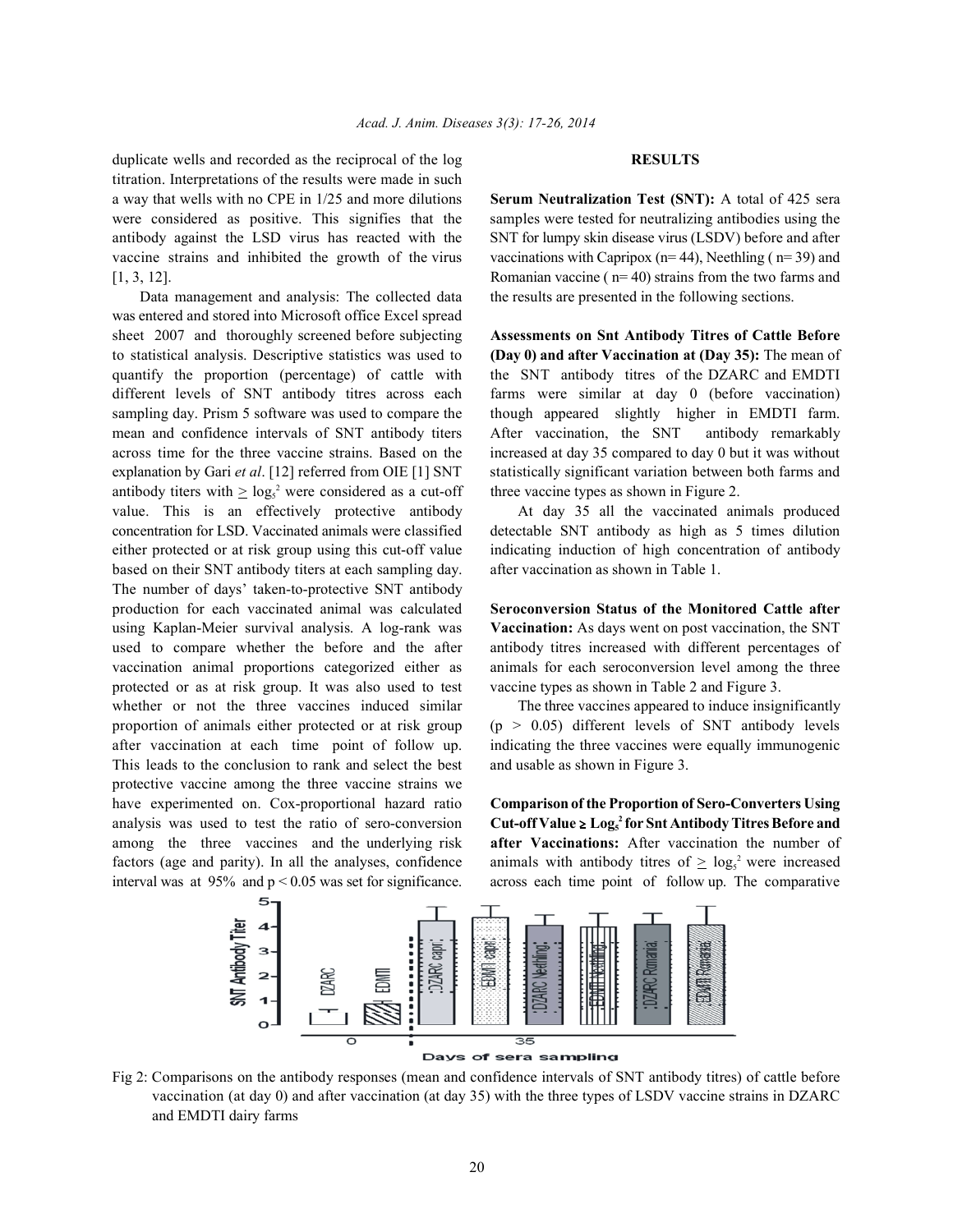## *Acad. J. Anim. Diseases 3(3): 17-26, 2014*

|                             |                                        | <b>DZARC</b>        | <b>EMDTI</b>    |  |
|-----------------------------|----------------------------------------|---------------------|-----------------|--|
| Vaccine type                | SNT antibody titre via serial dilution | Day $0(n=62)$       | Day $0(n=62)$   |  |
| Non-vaccinated              | $\mathbf{0}$                           | 50% (31/62)         | 22.6% (14/62)   |  |
|                             |                                        | 46.8% (29/62)       | 67.7% (42/62)   |  |
|                             | 2                                      | $3.2\% (2/62)$      | $9.7\%$ (6/62)  |  |
|                             |                                        | Day 35 ( $n = 61$ ) | Day $35(n=62)$  |  |
| Capripox strain vaccinated  | $\mathbf{0}$                           |                     |                 |  |
| $n=22=DZARC$                |                                        | $4.5\%$ (1/22)      |                 |  |
| $n=22=EMDTI$                | $\overline{c}$                         | $13.6\%$ (3/22)     |                 |  |
|                             | 3                                      |                     | $13.6\%$ (3/22) |  |
|                             | 4                                      | 18.2% (4/22)        | 40.9% (9/22)    |  |
|                             | 5                                      | 63.6% (14/22)       | 45.5% (10/22)   |  |
| Neethling strain vaccinated | $\mathbf{0}$                           |                     |                 |  |
| $n=18=$ DZARC               |                                        |                     |                 |  |
| $n=21=EMDTI$                | $\overline{c}$                         |                     | $4.8\%$ (1/21)  |  |
|                             | 3                                      | 33.3% (6/18)        | $19\% (4/21)$   |  |
|                             | 4                                      | $27.8\%$ (5/18)     | 33.3% (7/21)    |  |
|                             | 5                                      | 38.9% (7/18)        | 42.9% (9/21)    |  |
| Romanian strain vaccinated  | $\mathbf{0}$                           |                     |                 |  |
| $n=21=DZARC$                |                                        |                     | $10.5\% (2/19)$ |  |
| $n=19=EMDTI$                | 2                                      | $4.8\%$ (1/21)      |                 |  |
|                             | 3                                      | 28.6% (6/21)        | $5.3\%$ (1/19)  |  |
|                             |                                        | $19\% (4/21)$       | $31.6\% (6/19)$ |  |
|                             | 5                                      | 47.6% (10/21)       | 52.6% (10/19)   |  |

Table 1: Comparative SNT antibody titres at day 0 (before vaccination) and the after vaccination seroconversion rates of the cattle at day 35 in DZARC and EMDTI dairy farms

n= total animals vaccinated with the three types of LSDV vaccine strains across each farm

Table 2: Sero-conversion profile of the monitored cattle after vaccination with the three types of LSDV vaccine strains in EMDTI across each days of follow up

|                    | SNT titre    | Days of follow up |                 |                 |                  |                 |                 |
|--------------------|--------------|-------------------|-----------------|-----------------|------------------|-----------------|-----------------|
| Vaccine type       |              | $\mathbf{0}$      | 7               | 14              | 21               | 35              | 63              |
| Capripox $(n=15)$  | $\theta$     | 22.2% (10/45)     | $6.7\%$ (1/15)  |                 |                  |                 | *               |
|                    |              | $64.4\% (29/45)$  | $33.3\%$ (5/15) | $13.3\% (2/15)$ |                  |                 |                 |
|                    |              | $13.3\%$ (6/45)   | $60\% (9/15)$   | $80\%$ (12/15)  | $20\% (3/15)$    |                 | $14.3\% (2/14)$ |
|                    |              |                   |                 |                 | 53.3% (8/15)     | $20\% (3/15)$   | $35.7\%$ (5/14) |
|                    |              |                   |                 | $6.7\%$ (1/15)  | $20\% (3/15)$    | $20\% (3/15)$   | $35.7\%$ (5/14) |
|                    | 5            |                   |                 |                 | $6.7\%$ (1/15)   | $60\% (9/15)$   | $14.3\% (2/14)$ |
| Neethling $(n=15)$ | $\mathbf{0}$ | 22.2% (10/45)     | $6.7\%$ (1/15)  |                 |                  |                 |                 |
|                    |              | 64.4% (29/45)     | $46.7\%$ (7/15) | $6.7\%$ (1/15)  |                  |                 |                 |
|                    |              | $13.3\%$ (6/45)   | $46.7\%$ (7/15) | 73.3% (11/15)   | $13.3\% (2/15)$  | $6.7\%$ (1/15)  | $6.7\%$ (1/15)  |
|                    |              |                   |                 | $13.3\% (2/15)$ | $66.7\%$ (10/15) | $26.7\%$ (4/15) | $26.7\%$ (4/15) |
|                    |              |                   |                 | $6.7\%$ (1/15)  | $20\% (3/15)$    | $26.7\%$ (4/15) | $20\%$ (3/15)   |
|                    | 5            |                   |                 |                 |                  | $40\% (6/15)$   | $46.7\%$ (7/15) |
| Romanian (n=15)    | $\mathbf{0}$ | 22.2% (10/45)     | $13.3\% (2/15)$ |                 |                  |                 | $\ast$          |
|                    |              | 64.4% (29/45)     | $33.3\%$ (5/15) | $40\%(6/15)$    |                  | $13.3\% (2/15)$ |                 |
|                    |              | $13.3\%$ (6/45)   | 53.3% (8/15)    | 53.3% (8/15)    | $40\% (6/15)$    |                 |                 |
|                    |              |                   |                 | $6.7\%$ (1/15)  | 53.3% (8/15)     | $6.7\%$ (1/15)  | $57.1\%$ (8/14) |
|                    |              |                   |                 |                 |                  | $26.7\%$ (4/15) | $8.6\%$ (4/14)  |
|                    |              |                   |                 |                 | $6.7\%$ $(1/15)$ | 53.3% (8/15)    | $14.3\% (2/14)$ |

\* At day 63 samples did not taken from two animals which were vaccinated by Capripox and Romanian vaccine strains because the animals were slaughtered due to physical injury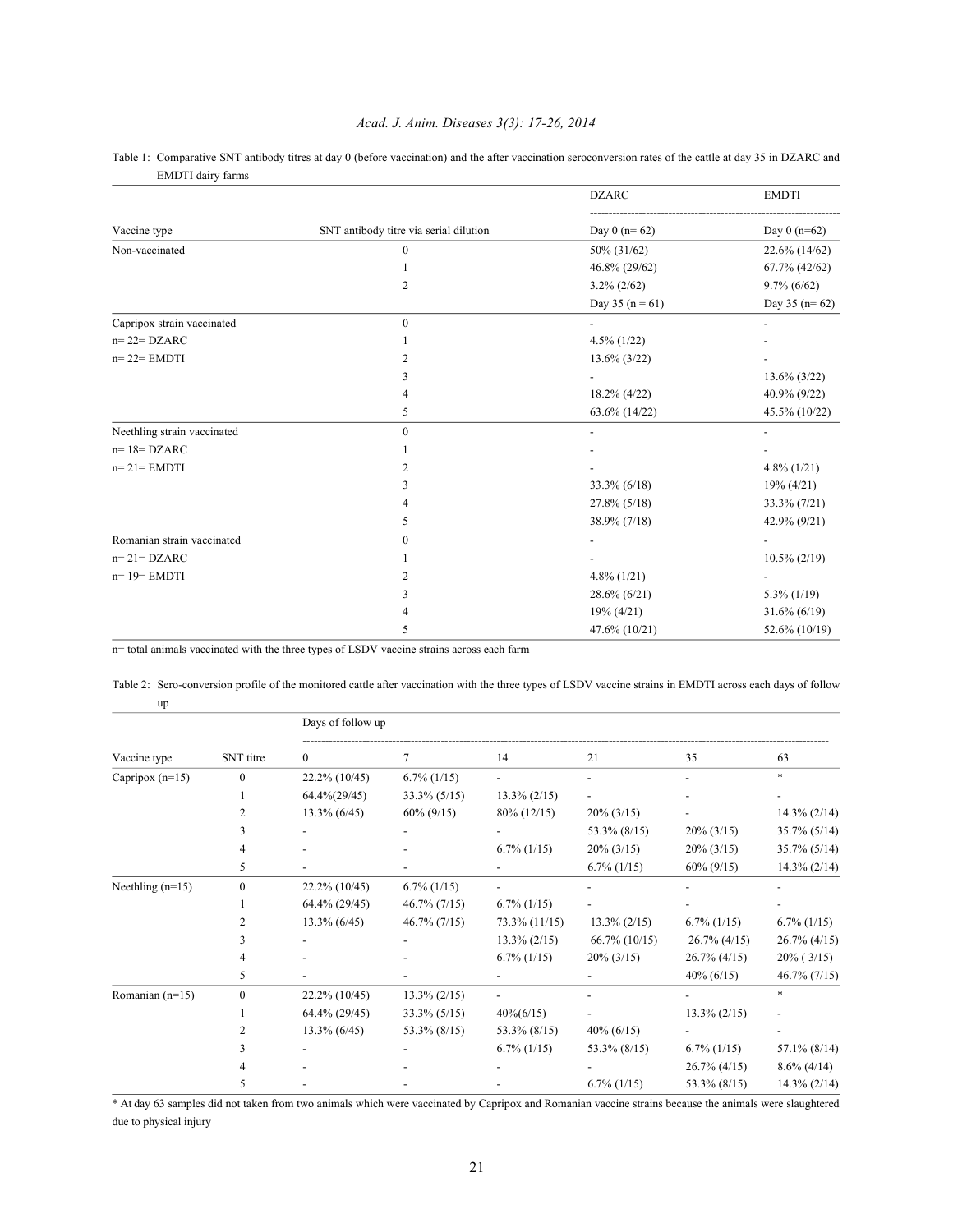



Fig 3: Comparisons of the SNT antibody responses (mean and confidence intervals) among the monitored cattle from EMDTI vaccinated with the three types of LSDV vaccine strains across each day of follow up for each vaccine types



Fig 4: Proportions of monitored cattle with SNT antibody titres  $\geq \log_5 2$  before and after vaccination at each time point as assessed by Kaplan-Meyer survival analysis among the 3 vaccines

vaccination were statistically significant as shown in statistically among the three vaccine types as shown in Figure 4. Figure 5.

**Comparison of the Seroconverters after Vaccination SeroconversionLevels among Vaccine Types, Cattle Age Using a Cut-off Value**  $\geq$  **Log<sub>s</sub><sup>2</sup>** for Snt Antibody Titres Groups and Parity: The likelihood of seroconversion **among the 3 Vaccines:** The proportions of cattle appeared to be higher in Capripox vaccinated cattle whose SNT antibody titres  $\geq \log_5^2$  were increased after compared to the rest vaccine types by Cox proportional vaccination with the three types of vaccines in each days hazard ratio model. However, the seroconversion levels

SNT antibody increment between the before vs. after of follow up but no significant difference noticed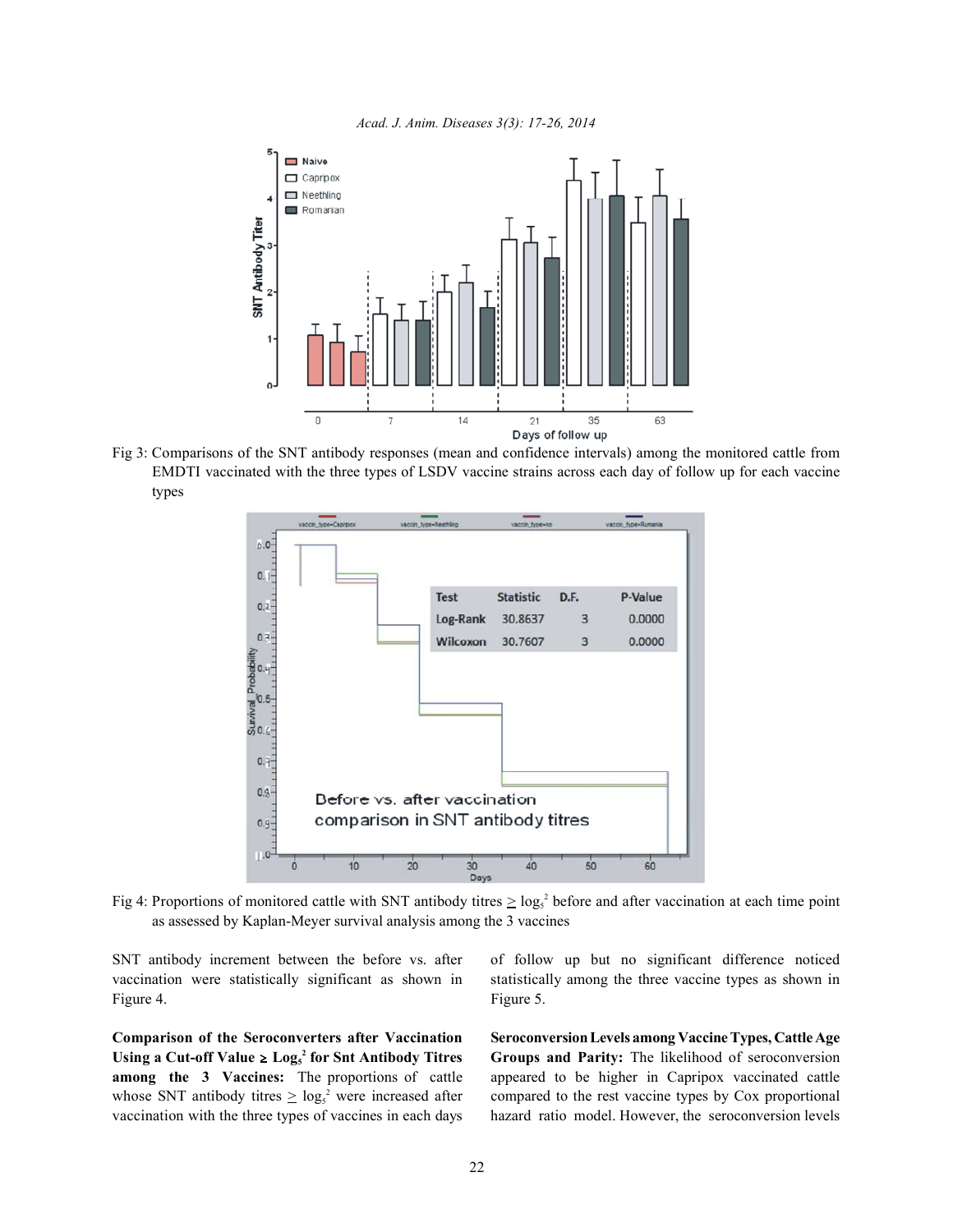*Acad. J. Anim. Diseases 3(3): 17-26, 2014*



Fig 5: Proportions of monitored cattle with SNT antibody titres > log52 after vaccination at each time point as assessed by Kaplan-Meyer survival analysis among the 3 LSD vaccines

Table 3: Cox proportional hazards ratio for comparison of seroconversion levels among vaccine types, cattle age groups and parity levels of the vaccinated animals

| Term                        | <b>Hazard Ratio</b> | 95%    | C.I    | Coefficient | S. E.  | Z-Statistic | P-Value |
|-----------------------------|---------------------|--------|--------|-------------|--------|-------------|---------|
| vaccine(Neethling/Capripox) | 0.9824              | 0.6834 | .4123  | $-0.0177$   | 0.1852 | $-0.0957$   | 0.9238  |
| vaccine(Rumania/Capripox)   | 0.9217              | 0.6341 | .3399  | $-0.0815$   | 0.1909 | $-0.427$    | 0.6694  |
| age group $(1/0)^*$         | 0.9821              | 0.6254 | .5422  | $-0.018$    | 0.2302 | $-0.0783$   | 0.9376  |
| Age group $(2/0)$           | 0.9463              | 0.4172 | 2.1463 | $-0.0552$   | 0.4178 | $-0.1321$   | 0.8949  |
| parity(1/0)                 | 0.9016              | 0.5835 | .3931  | $-0.1036$   | 0.222  | $-0.4668$   | 0.6407  |
| parity(2/0)                 | 1.0285              | 0.5133 | 2.0608 | 0.0281      | 0.3546 | 0.0793      | 0.9368  |
| parity(3/0)                 | 1.0061              | 0.4319 | 2.3436 | 0.0061      | 0.4314 | 0.0142      | 0.9887  |
| parity $(4/0)$              | 0.8986              | 0.3277 | 2.4638 | $-0.1069$   | 0.5146 | $-0.2077$   | 0.8354  |
| parity $(5/0)$              | 0.9663              | 0.3413 | 2.7361 | $-0.0342$   | 0.531  | $-0.0645$   | 0.9486  |

\*Age group = 0 means < 2 years; 1 means  $2 - 5$  years and 2 means > 5 years.

difference statistically ( $p > 0.05$ ). Age and parity level of strains were to give an insight to the comparative SNT cattle were assessed to know if in case they influence the antibody response and its dynamics in cattle population seroconversion rate in vaccinated cattle. However, neither of two dairy farms of Bishoftu. age nor parity could have significant  $(p > 0.05)$  effect on The SNT results indicated that before vaccination seroconversion rate of the vaccinated animals as very low levels of antibodies were detected in both

control measure for LSD [9, 13, 4, 1]. However, little is before day 7 of post vaccination. Similarly, in the literature known on the immunological response and immune it was indicated that vaccinated animals produce dynamics against this disease. Despite regular cattle neutralizing antibodies before day 7 of post vaccination vaccination with Capripox vaccine in Ethiopia, there is a [18]. However, in newly infected cattle the antibodies continuous outbreak in vaccinated animals. Therefore, appear after 10 days [19]. Both the percentages of

among the three vaccine types did not show significant the objectives of this field trial on the three LSD vaccine

indicated in Table 3. farms as well as very few animals had this antibody. **DISCUSSION** (vaccinations) a higher fold increase in SNT antibody Vaccination is widely prescribed as an effective The vaccinated animals were able to produce antibodies However, in our study after immunizations titres were detected in DZARC and in EMDTI dairy farms.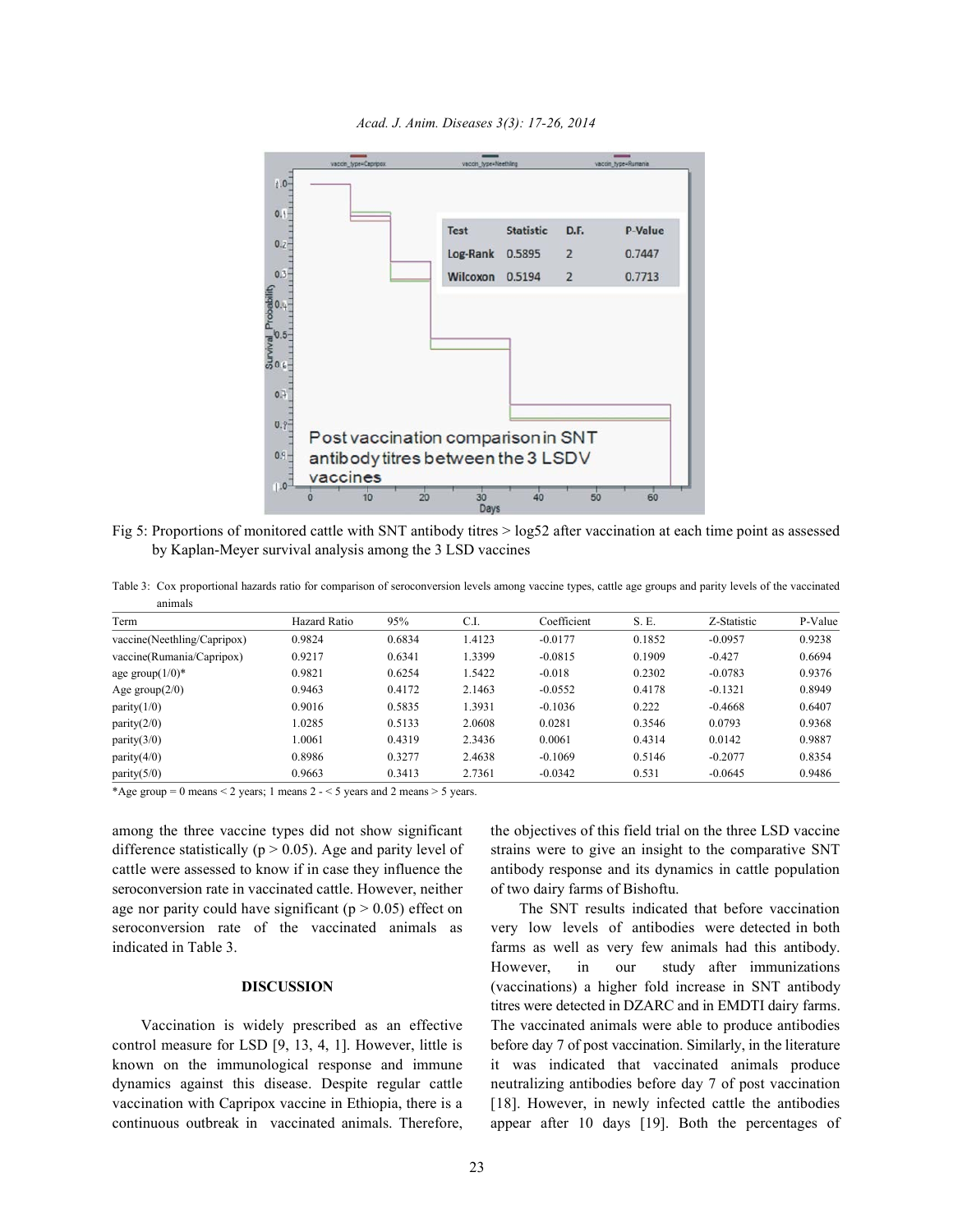seroconversion rates of the animals and mean SNT Accordingly, though our viral strains were derived from antibody titres of all the three vaccine strains were sheep pox (Rumanian strain), goat and sheep pox increased at each days of followed up after day 7. (capripox strain) and LSD (Neethling strain), remarkable The SNT antibody reached peak at day 35 and remained difference was not observed in antibody induction peak until the follow up ends at day 63. Although similar among the three viral strains used for our experiment work on LSD in cattle is scarce in the body of literature, across the study time. works on similar virus in goats (goat poxvirus) showed Between the farms the seroconversion rates were that the antibodies are increased above 1: 16 titres at day relatively higher in DZARC as compared to in EMDTI. 21 and reached peak (1:32) at 3 months and remain peak The reasons might be due to differences in management for 1 year post vaccination [20]. or a difference in the percentages of exotic germplasm

post vaccination is evaluated in this study. In the body gene composition of the animals were exotic while in of literature there exist unsettled hypothesis that both EMDTI around 85% gene composition of the animals the humoral and the cellular immunity works in the were exotic).Whereas the slightly low level of protection of poxviruses including LSD infection. seroconversion rates were recorded in animals vaccinated However, the effective protective immune system wing by Neethling vaccine strain in both farms but for LSD is said to be cell mediated although the antibody insignificantly compared to the rest two vaccine types. wing also relevant [18]. However, the work of Zheng *et al.* Furthermore, seroconversion (antibody titre) levels of all [21] and Barman *et al.* [20] in goats on goat pox virus the three vaccine types were not affected by the age and revealed that it is not only the cellular immunity wing but parity of the cattle in this study. As age and numbers of also the antibody wing is actively protecting from the viral parity of the animal increases, the seroconversion levels challenge. In the current study artificial challenge post of the animals remained similar among the three vaccine vaccination was not conducted to evaluate the efficacy of types implying the seroconversion condition work the induced antibodies in protecting the animal from viral independent of age and parity. There is no strong invasion. Furthermore, literature on immune response evidence in the literature as to the probable and known against LSD vaccination in cattle is non-existent to use as variables which influence the immune response to lumpy a contrast to the current findings. Meanwhile, there is an skin disease virus and vaccines in cattle to use as a argument that neutralizing antibody with 1:25 titre is template to compare with them. protective for LSD viral challenge [12, 1]. Contrary to our findings, in other viral diseases

similar virus in goats, the lesson is neutralizing antibody that influence the immune response of the cattle with 1:16 titre is protective against goat pox viral towards vaccine trial. These variables include hosts challenge. In this line, according to Kaplan-Meyer (species, breed, age, health status, physiological state), survival analysis, before vaccination around 13.3% of virus (dose, route of administration, virus strain) and the monitored animal population in EMDTI had SNT response variables includes antibodies (specificity, antibody titres of  $\geq \log_5 2$ . There was higher statistical half-lives, synergy or competition between different significant difference (p = 0.0000) before and after antibodies, titre and distribution), cells (density and vaccinations of the cattle proportion whose SNT antibody number, distribution or tropism, types of cells, relative titres were  $\geq \log_5^2$ . But after vaccination with the three types of LSDV vaccine strains, higher proportion of whether the LSD immune response behaves differently animals developed higher levels of antibody titres across than FMD based on this preliminary study. Despite the different days of follow up. After day 21 post regular vaccination by farm owners every year, we didn't vaccination, majority of the monitored animals developed able to detect antibody at both farms in majority of the SNT antibody titres which were  $\geq \log_5 2$  with insignificant variation among the three vaccine types statistically the half-life of the antibodies in blood circulation could be  $(p > 0.05)$  implying all the 3 vaccines gave similar antibody very short (less than 1 year) in Ethiopian cattle population

goat pox and LSD are related viruses as well as their of post vaccination during our follow up though we don't induced antibodies cross-react one another [13, 1]. know thereafter.

Currently the humoral wing of immune response (gene) compositions (in DZARC on average 60% of the

From the works of Barman *et al*. [20] who worked on of cattle (e.g. FMD) a number of variables are listed proportions of different cells) [22]. We never exactly know animals before we launched our study. It indicated that responses based on Log-Rank test. And management context. However, in our experiment There is accumulated evidence that sheep pox, the antibodies persisted at higher level up to the 63 days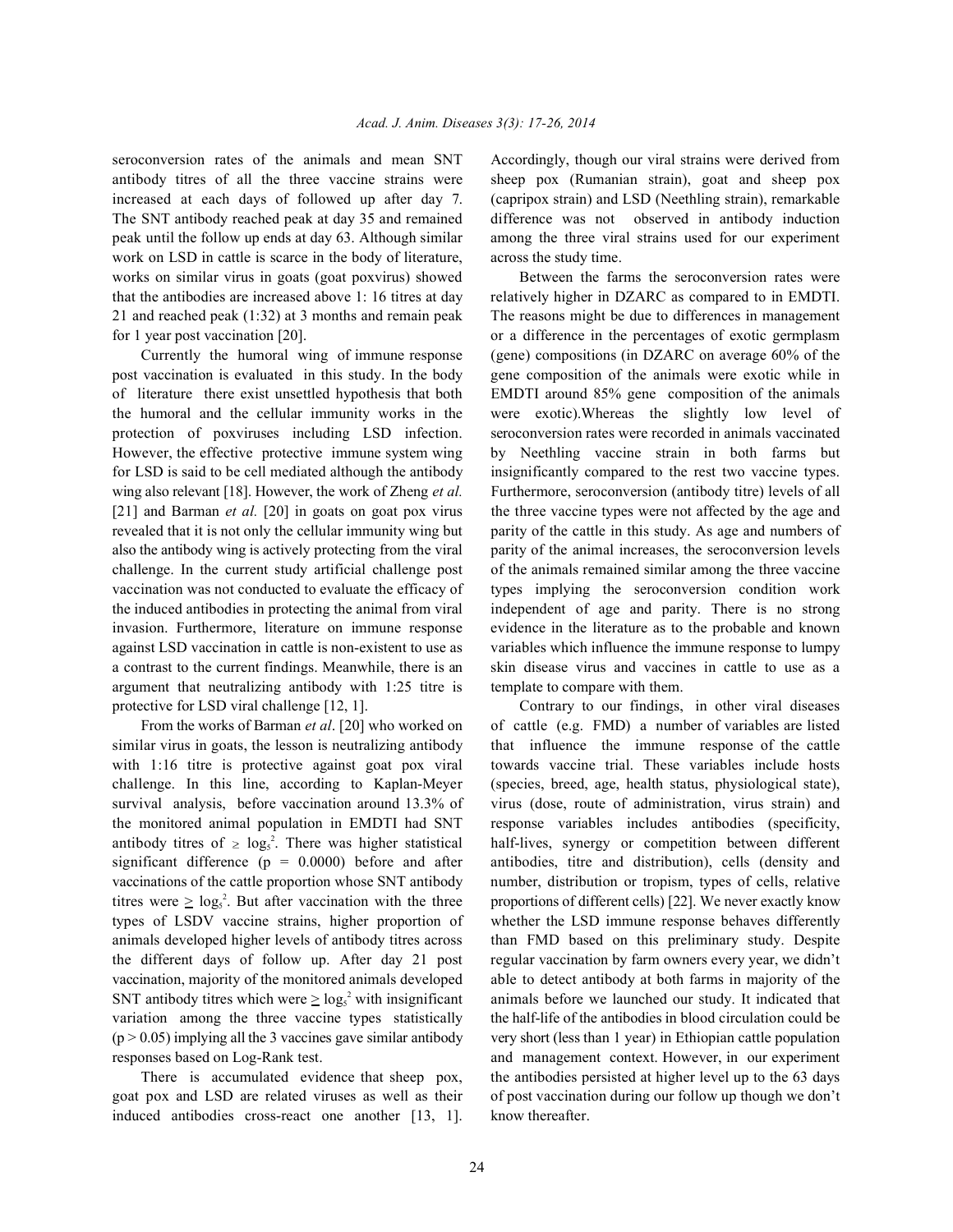In the present study, the three LSDV vaccine strains induced comparable SNT antibody responses after vaccination. SNT antibodies are induced before seven days, increased regularly thereafter. After day 21 post vaccination, majority of the monitored animals developed SNT antibody titres which were  $\geq \log_5^2$ . The SNT antibody reached peak at day 35 and remained peak until the follow up ends at day 63. The protectiveness of such peak titre of antibodies is not confirmed through viral challenge in this study though OIE suggests that such peak antibodies are protective.

From the obtained results of the present study, the following recommendations are forwarded:

- The protectiveness of the SNT antibody titres induced by the three vaccine types against LSDV should be evaluated via challenge.
- Further field or laboratory comparative studies on the three vaccine types should be undertaken to determine factors that affect vaccine efficacy as well as on the half-life, persistence and time taken for the disappearance of the induced antibodies after vaccination by allocating sufficient study period and budget.

### **ACKNOWLEDGEMENTS**

Authors' sincere gratitude goes to Addis Ababa University, College of Veterinary Medicine and Agriculture and National Veterinary Institute (NVI) for their financial support. Our thanks extend to Dr. Karanfil Olga from Ethiopian Meat and Dairy Technology Institute and Kassech Melese from Debre Zeit Agricultural Research Centre with their staffs for helping during sample collection. Much of the acknowledgement goes to staff of National Veterinary Institute, especially to Dr. Teferi Degefa and Hawa Mohammed for their Cooperativeness and unreserved technical support in all the laboratory works.

### **REFERENCES**

1. OIE, 2010. Lumpy skin disease. In: manual of diagnostic tests and vaccines for terrestrial animals. Office International des Epizooties, World Organization for Animal Health, Paris, pp: 1-13.

- **CONCLUSION** 2. Salib, F.A. and A.H. Osman, 2011. Incidence of lumpy skin disease among Egyptian cattle in Giza Governorate, Egypt. Vet. World, 4: 162-167.
	- 3. Davis, F.G., 1991. Lumpy skin disease, an African Capripox virus disease of cattle. Br. Vet. J., 147: 489-502.
	- 4. Brenner, J., M. Haimovitz, E. Oron, Y. Stram, O. Fridgut, V. Bumbarov, L. Kuznetzova, Z. Oved, A.W. Aserman, S. Garazzi, S. Perl, D. Lahav, N. Edery and H. Yadin, 2006. Lumpy skin disease in a large dairy herd in Israel. Isr. J. Vet. Med., 61: 73-77.
	- 5. El-Kholy, A.A., H.M.T. Soliman and K.A. Abdelrahman, 2008. Polymerase chain reaction for rapid diagnosis of a recent lumpy skin disease virus incursion to Egypt. Arab J. Biotechnol. 11: 293-302.
	- 6. Shimshony, A. And P. Economides, 2006. Disease prevention and preparedness for animal health emergencies in the Middle East. Rev Sci Tech off Int Epizoot, 25: 253-269.
	- 7. Tuppurainen, E.S.M. and C.A.L. Oura, 2012. Review; Lumpy skin disease: An emerging threat to Europe, Middle East and Asia. Transbound. Emerg. Dis., 59: 40-48.
	- 8. Radostits, O.M., C.C. Gay, K.W. Hinchcliff and P.D. Constable, 2007. Veterinary Medicine: A textbook of diseases of cattle, horses, sheep, pigs and goat.  $10<sup>th</sup>$  ed. WB Saunders Co. Philadelphia, USA, pp: 1424-1426.
	- 9. Carn, V.M. and R.P. Kitching, 1995. The clinical response of cattle following infection with lumpy skin disease (Neethling) virus. Arch. Virol, 140: 503-513.
	- 10. Coetzer, J.A.W., 2004. Lumpy skin disease. In: Infectious Diseases of Livestock. 2<sup>nd</sup> ed. Coetzer J.A.W. and Justin R.C. (eds). Oxford University Press, Cape Town, South Africa, pp: 1268-1276.
	- 11. Babiuk, S., T.R. Bowden, D.B. Boyle, D.B. Wallace and R.P. Kitching, 2008. Capripoxviruses: an emerging worldwide threat to sheep, goats and cattle. Transbound. Emerg. Dis., 55: 263-272.
	- 12. Gari, G., A. Waret-Szkuta, V. Grosbois, P. Jacquiet and F. Roger, 2010. Risk factors associated with observed clinical lumpy skin disease in Ethiopia. Epidemiol Infec., 138: 1657-1666.
	- 13. Kitching, R.P., 2003. Vaccines for lumpy skin disease, sheep pox and goat pox. Vaccines for OIE list A and emerging animal diseases. Proceedings of a Symposium, Ames, IA, USA, pp: 161-167.